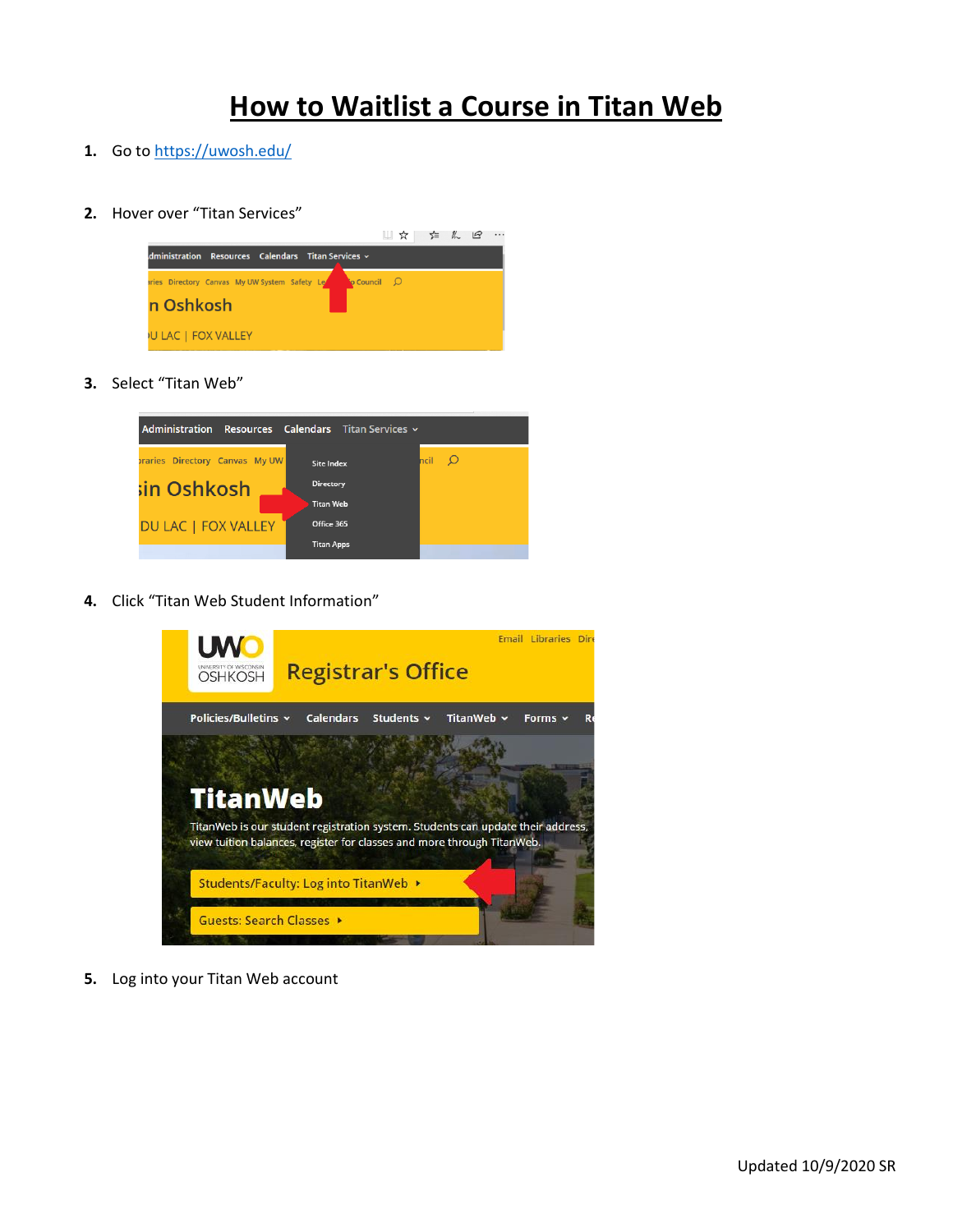### **6.** Click "Search"

| <b>Academics</b>                                              |                                                                                    |
|---------------------------------------------------------------|------------------------------------------------------------------------------------|
| Search<br>Plan<br>Enroll<br>My Academics<br>College Scheduler | Note: Don't use College Scheduler for<br>waitlisted courses as they do not show up |
| Grades                                                        |                                                                                    |

**7.** Search for the course, be sure to uncheck the "Show Open Classes Only" box

| <b>Search for Classes</b>                                                     |                               |              |     |
|-------------------------------------------------------------------------------|-------------------------------|--------------|-----|
|                                                                               | Institution UW Oshkosh        | $\checkmark$ |     |
|                                                                               | Term Spring 2020              |              |     |
| Select at least 2 search criteria. Select Search to view your search results. |                               |              |     |
| <b>▽CLASS SEARCH</b>                                                          |                               |              |     |
|                                                                               |                               |              |     |
|                                                                               | Subject   Biology             | $\checkmark$ |     |
| Course Number is exactly                                                      |                               | $\checkmark$ | 211 |
| <b>Course Career</b>                                                          |                               | $\checkmark$ |     |
|                                                                               | <b>Show Open Classes Only</b> |              |     |
| Campus                                                                        | <b>OSHKOSH</b>                | $\checkmark$ |     |
| ADDITIONAL SEARCH CRITERIA                                                    |                               |              |     |

**8.** Select the desired lecture section (lectures are indicated by LEC)

*\*Note: When selecting a lecture, the first letter in the "Section" column indicates which lectures and labs are associated. Keep this in mind when making your selection.*

| <b>Class</b> | <b>Section</b>         | <b>Days &amp; Times</b>        | Room        |                                       | <b>Instructor</b>    | <b>Meeting Dates</b>         | <b>Status</b>              |               |               |
|--------------|------------------------|--------------------------------|-------------|---------------------------------------|----------------------|------------------------------|----------------------------|---------------|---------------|
| 70069        | A07L-LAB<br>14W        | Th 1:20PM -<br>3:20PM          | Anatomy     | Halsey 265 - Human                    | <b>Katrina Olsen</b> | $02/03/2020 -$<br>05/15/2020 |                            | <b>Select</b> |               |
| <b>Class</b> | <b>Section</b>         | Days & Times                   |             | Room                                  | <b>Instructor</b>    | <b>Meeting Dates</b>         | <b>Status</b>              |               |               |
| 70071        | A09C-LEC<br>14W        | MoWeFr 8:00AM -<br>$9.00$ AM   |             | Halsey 106                            |                      | David Dilkes                 | 02/03/2020 -<br>05/15/2020 |               | <b>Select</b> |
| <b>Class</b> | <b>Section</b>         | Days & Times                   |             | Room                                  | Instructor           | <b>Meeting Dates</b>         | <b>Status</b>              |               |               |
| 70080        | B09C-LEC<br><b>14W</b> | MoWeFr 10:20AM -<br>$11.20$ AM |             | <b>Clow Class</b><br>L <sub>101</sub> | Morgan<br>Churchill  | $02/03/2020 -$<br>05/15/2020 |                            | <b>Select</b> |               |
| <b>Class</b> | <b>Section</b>         | Days & Times                   | <b>Room</b> |                                       | <b>Instructor</b>    | <b>Meeting Dates</b>         | <b>Status</b>              |               |               |
| 70072        | B09L-LAB<br>14W        | Mo 8:00AM -<br>10:00AM         |             | Halsey 265 - Human<br>Anatomy         | Morgan<br>Churchill  | 02/03/2020 -<br>05/15/2020   |                            | <b>Select</b> |               |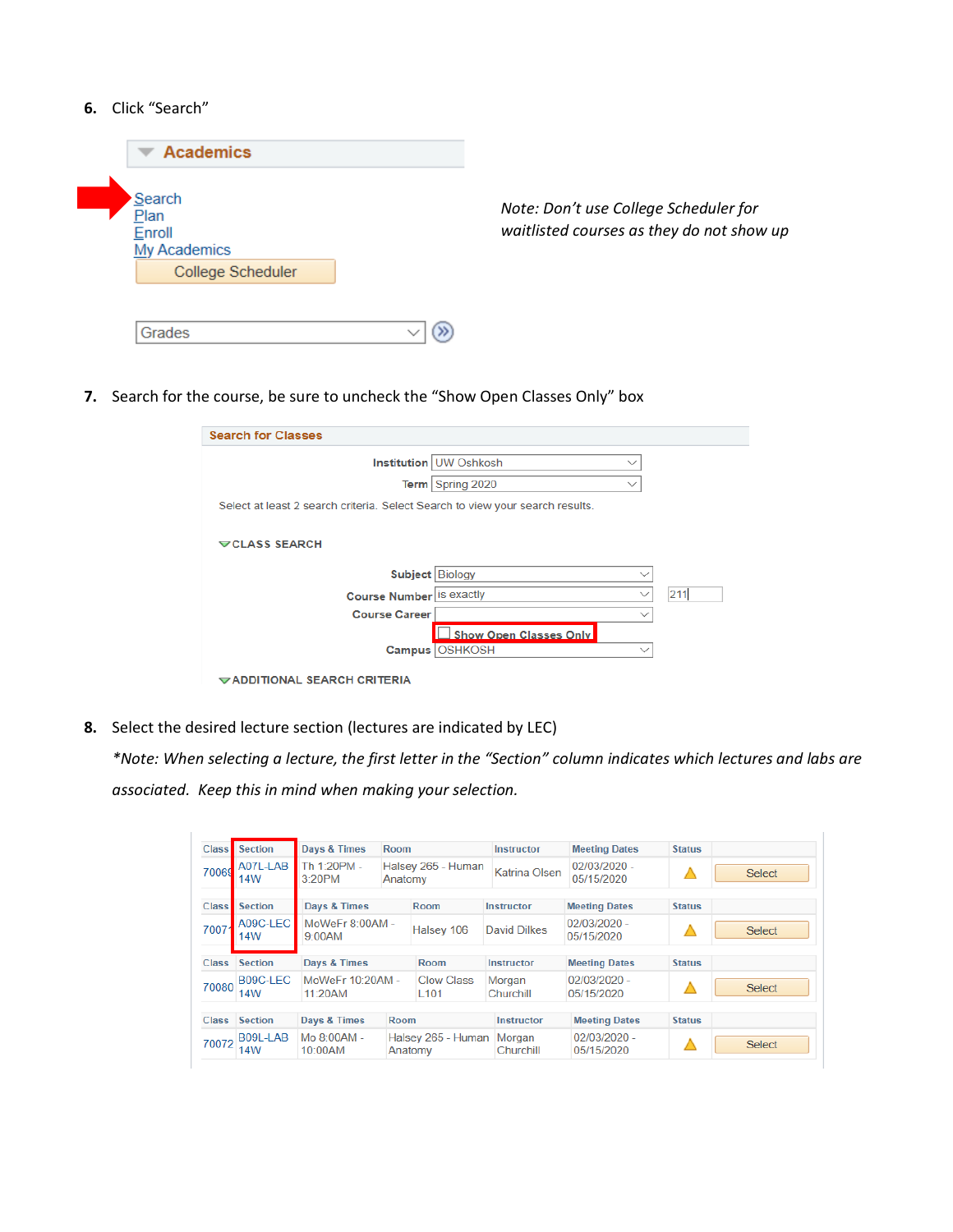**9.** It will then display all corresponding lab sections. You may want to choose the shortest waitlist. To see how many students are on a waitlist, click the blue link under the Section column.

### Add to Shopping Cart - Enrollment Section

Spring 2020 | Undergraduate | UW Oshkosh

BIOLOGY 211 - Human Anatomy (XL)

#### Lecture selected Section A09C

MoWeFr 8:00AM - 9:00AM Halsey 106

|                  |                |            |                      | Open   | $\Box$ Closed              | <b>A Wait List</b> |               |
|------------------|----------------|------------|----------------------|--------|----------------------------|--------------------|---------------|
| <b>Class Nbr</b> | <b>Section</b> | Component  | Schedule             |        | Room                       | Instructor         | <b>Status</b> |
| 70061            | <br>A01L       | Laboratory | Mo 10:20AM - 12:20PM |        | Halsey 265 - Human Anatomy | D. Dilkes          |               |
| 70062            | A02L           | Laboratory | Mo 1:50PM - 3:50PM   |        | Halsey 265 - Human Anatomy | M. Churchill       |               |
| 70063            | A03L           | Laboratory | Tu 1:20PM - 3:20PM   |        | Halsey 265 - Human Anatomy | M. Churchill       |               |
| 70064            | A04L           | Laboratory | We 9:10AM - 11:10AM  |        | Halsey 265 - Human Anatomy | K Olsen            |               |
| 70065            | <b>A05L</b>    | Laboratory | We 11:30AM - 1:30PM  |        | Halsey 265 - Human Anatomy | M Churchill        |               |
| 70069            | <b>A07L</b>    | Laboratory | Th 1:20PM - 3:20PM   |        | Halsey 265 - Human Anatomy | K. Olsen           |               |
|                  |                |            |                      | Cancel |                            | <b>Next</b>        |               |

### **10.** The red arrow indicates where to find the number of students on the waitlist.

| <b>Class Details</b><br>Δ<br><b>Status</b><br>Wait List<br>Career<br>Undergraduate<br><b>Class Number</b><br>70061<br><b>Dates</b><br>2/3/2020 - 5/15/2020<br><b>Session</b><br><b>Fourteen Week</b><br>Grading<br><b>Student Option</b><br><b>Units</b><br>4 units<br>Location<br>Oshkosh<br><b>Instruction Mode</b><br><b>Campus</b><br><b>OSHKOSH</b><br>In Person<br><b>Class Components</b><br><b>Laboratory Required, Lecture</b><br>Required<br><b>Meeting Information</b><br>Days & Times<br>Room<br>Instructor<br><b>Meeting Dates</b><br>Mo 10:20AM - 12:20PM<br>Halsey 265 - Human Anatomy<br>David Dilkes<br>02/03/2020 - 05/15/2020<br><b>Enrollment Information</b><br>Prerequisite: Biology 105 or equivalent with C or better. If you have AP credit for Biology 105<br><b>Enrollment Requirements</b><br>with an (S) grade, please see your Advisor.<br><b>Class Attributes</b><br><b>XL Lab Science</b><br><b>FOX/FDL Lab Science</b><br><b>FOX/FDL Natural Science</b><br><b>Class Availability</b><br><b>Class Capacity</b><br><b>Wait List Capacity</b><br>14<br>10<br><b>Enrollment Total</b><br><b>Wait List Total</b><br>24<br>1<br><b>Available Seats</b><br>$\Omega$<br><b>Notes</b><br>Class Notes This course charges a fee to help defray a portion of the cost of lab supplies used in the course. STUDENTS |  |
|-------------------------------------------------------------------------------------------------------------------------------------------------------------------------------------------------------------------------------------------------------------------------------------------------------------------------------------------------------------------------------------------------------------------------------------------------------------------------------------------------------------------------------------------------------------------------------------------------------------------------------------------------------------------------------------------------------------------------------------------------------------------------------------------------------------------------------------------------------------------------------------------------------------------------------------------------------------------------------------------------------------------------------------------------------------------------------------------------------------------------------------------------------------------------------------------------------------------------------------------------------------------------------------------------------------------------------------------|--|
|                                                                                                                                                                                                                                                                                                                                                                                                                                                                                                                                                                                                                                                                                                                                                                                                                                                                                                                                                                                                                                                                                                                                                                                                                                                                                                                                           |  |
|                                                                                                                                                                                                                                                                                                                                                                                                                                                                                                                                                                                                                                                                                                                                                                                                                                                                                                                                                                                                                                                                                                                                                                                                                                                                                                                                           |  |
|                                                                                                                                                                                                                                                                                                                                                                                                                                                                                                                                                                                                                                                                                                                                                                                                                                                                                                                                                                                                                                                                                                                                                                                                                                                                                                                                           |  |
|                                                                                                                                                                                                                                                                                                                                                                                                                                                                                                                                                                                                                                                                                                                                                                                                                                                                                                                                                                                                                                                                                                                                                                                                                                                                                                                                           |  |
|                                                                                                                                                                                                                                                                                                                                                                                                                                                                                                                                                                                                                                                                                                                                                                                                                                                                                                                                                                                                                                                                                                                                                                                                                                                                                                                                           |  |
|                                                                                                                                                                                                                                                                                                                                                                                                                                                                                                                                                                                                                                                                                                                                                                                                                                                                                                                                                                                                                                                                                                                                                                                                                                                                                                                                           |  |
|                                                                                                                                                                                                                                                                                                                                                                                                                                                                                                                                                                                                                                                                                                                                                                                                                                                                                                                                                                                                                                                                                                                                                                                                                                                                                                                                           |  |
|                                                                                                                                                                                                                                                                                                                                                                                                                                                                                                                                                                                                                                                                                                                                                                                                                                                                                                                                                                                                                                                                                                                                                                                                                                                                                                                                           |  |
| WHO DO NOT ATTEND THE FIRST CLASSES (LECTURE AND LAB) IN WHICH ATTENDANCE IS TAKEN<br>WILL BE DROPPED FROM THE CLASS.                                                                                                                                                                                                                                                                                                                                                                                                                                                                                                                                                                                                                                                                                                                                                                                                                                                                                                                                                                                                                                                                                                                                                                                                                     |  |
| <b>Description</b>                                                                                                                                                                                                                                                                                                                                                                                                                                                                                                                                                                                                                                                                                                                                                                                                                                                                                                                                                                                                                                                                                                                                                                                                                                                                                                                        |  |
| A study of the fundamental structure and organization of the organs and systems of the human body. Prerequisite: "C" or better in<br>Biology 105 or equivalent. (If you have AP credit for Biology 105, please see your Advisor). (2+2) (Fall/Spring) Special fees may<br>apply.                                                                                                                                                                                                                                                                                                                                                                                                                                                                                                                                                                                                                                                                                                                                                                                                                                                                                                                                                                                                                                                          |  |
| <b>Select Class</b><br>Return to Search for Classes                                                                                                                                                                                                                                                                                                                                                                                                                                                                                                                                                                                                                                                                                                                                                                                                                                                                                                                                                                                                                                                                                                                                                                                                                                                                                       |  |

To see the length of other section's waitlists, click the blue "Return to Search for Classes" link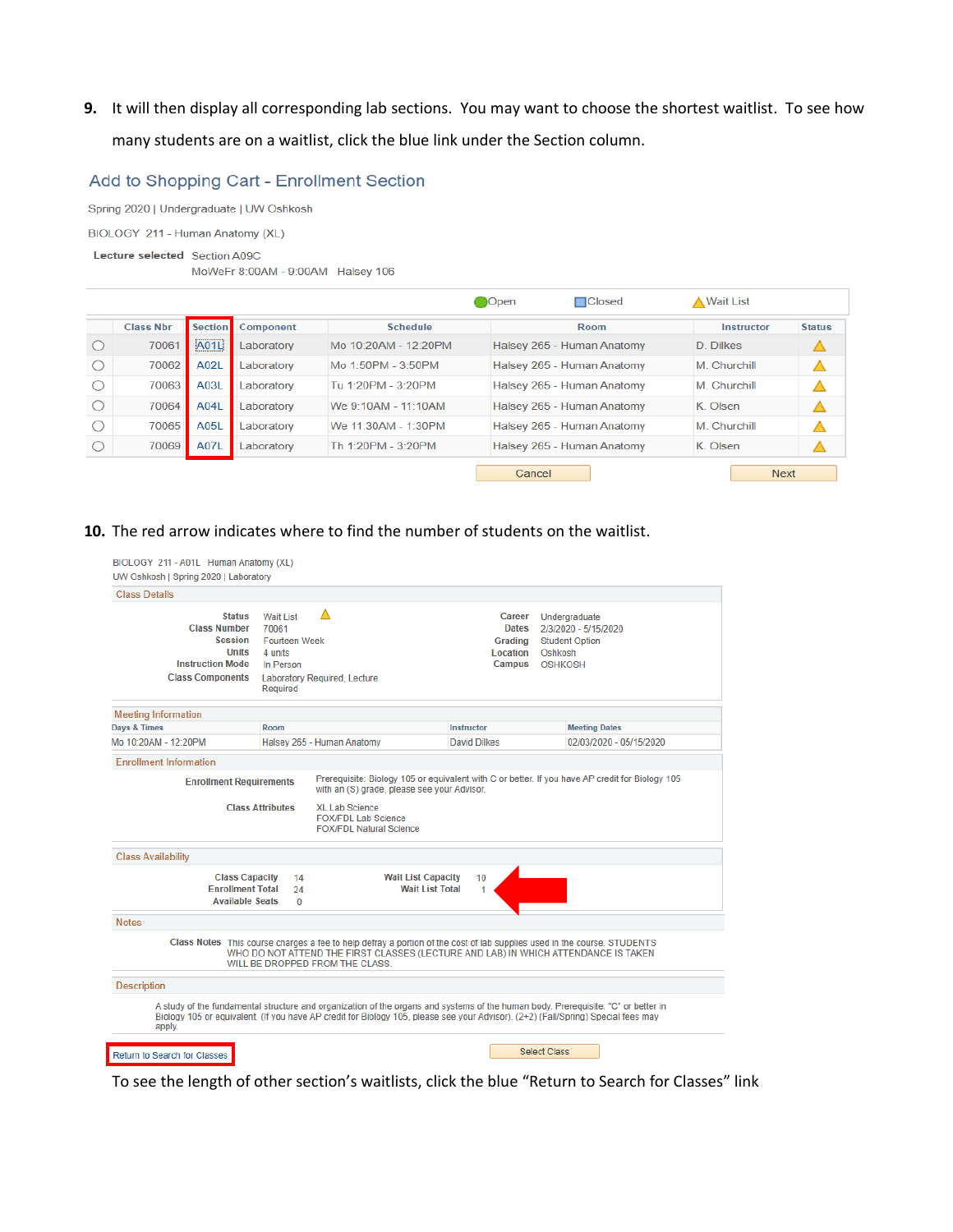### 11. Select the desired lab section, click "Next"

### Add to Shopping Cart - Enrollment Section

Spring 2020 | Undergraduate | UW Oshkosh

BIOLOGY 211 - Human Anatomy (XL)

#### Lecture selected Section A09C

MoWeFr 8:00AM - 9:00AM Halsey 106

| □Closed<br>A Wait List                     |                            |
|--------------------------------------------|----------------------------|
| <b>Room</b><br>Instructor                  | <b>Status</b>              |
| Halsey 265 - Human Anatomy<br>D. Dilkes    |                            |
| Halsey 265 - Human Anatomy<br>M. Churchill | Δ                          |
| Halsey 265 - Human Anatomy<br>M. Churchill |                            |
| Halsey 265 - Human Anatomy<br>K Olsen      |                            |
| M Churchill<br>Halsey 265 - Human Anatomy  |                            |
| K. Olsen                                   |                            |
|                                            | Halsey 265 - Human Anatomy |

## **12.** Click "Next"

### Add to Shopping Cart - Related Class Sections

Spring 2020 | Undergraduate | UW Oshkosh

BIOLOGY 211 - Human Anatomy (XL)

|                    | Laboratory Section A01L | selected Mo 10:20AM - 12:20PM Halsey 265 - Human Anatomy           |               |               |            |           |               |
|--------------------|-------------------------|--------------------------------------------------------------------|---------------|---------------|------------|-----------|---------------|
|                    |                         |                                                                    | <b>O</b> Open | $\Box$ Closed |            | Wait List |               |
|                    |                         | You will automatically be enrolled in the following related class: |               |               |            |           |               |
| <b>Description</b> | <b>Section</b>          | <b>Schedule</b>                                                    | Room          |               | Instructor |           | <b>Status</b> |
| Lecture            | A09C                    | MoWeFr 8:00AM - 9:00AM                                             | Halsey 106    |               | D. Dilkes  |           |               |
|                    |                         |                                                                    | Cancel        |               |            |           | <b>Next</b>   |

### **13.** IMPORTANT: Check the "Waitlist if class is full" box, click "Next"

|                | Spring 2020   Undergraduate   UW Oshkosh                               | BIOLOGY 211 - Human Anatomy (XL)                                                             |                                                     |                            |                     |                                      |
|----------------|------------------------------------------------------------------------|----------------------------------------------------------------------------------------------|-----------------------------------------------------|----------------------------|---------------------|--------------------------------------|
|                | <b>Class Preferences</b>                                               |                                                                                              |                                                     |                            |                     |                                      |
|                | BIOLOGY 211-A01L                                                       | Laboratory                                                                                   | <b>Wait List</b>                                    |                            |                     | $\boxdot$ Wait list if class is full |
|                | <b>BIOLOGY 211-A09C</b>                                                | Lecture                                                                                      | <b>A</b> Wait List                                  |                            | aded                |                                      |
|                | <b>Session</b> Fourteen Week<br>Career Undergraduate                   |                                                                                              |                                                     |                            | Units /             |                                      |
|                | <b>Enrollment Information</b>                                          |                                                                                              |                                                     |                            |                     |                                      |
|                |                                                                        | better. If you have AP credit for Biology 105 with<br>an (S) grade, please see your Advisor. | • Prerequisite: Biology 105 or equivalent with C or |                            |                     |                                      |
|                | • XL Lab Science<br>• FOX/FDL Lab Science<br>• FOX/FDI Natural Science |                                                                                              |                                                     |                            |                     |                                      |
|                |                                                                        |                                                                                              |                                                     |                            | Cancel              | <b>Next</b>                          |
|                | Component                                                              |                                                                                              | Days & Times                                        | Room                       | Instructor          | <b>Start/End Date</b>                |
|                | <b>A01L</b> Laboratory                                                 | Mo 10:20AM - 12:20PM                                                                         |                                                     | Halsey 265 - Human Anatomy | <b>David Dilkes</b> | 02/03/2020 - 05/15/2020              |
| <b>Section</b> | A09C Lecture                                                           | MoWeFr 8:00AM - 9:00AM                                                                       |                                                     | Halsey 106                 | <b>David Dilkes</b> | 02/03/2020 - 05/15/2020              |
| <b>NOTES</b>   |                                                                        |                                                                                              |                                                     |                            |                     |                                      |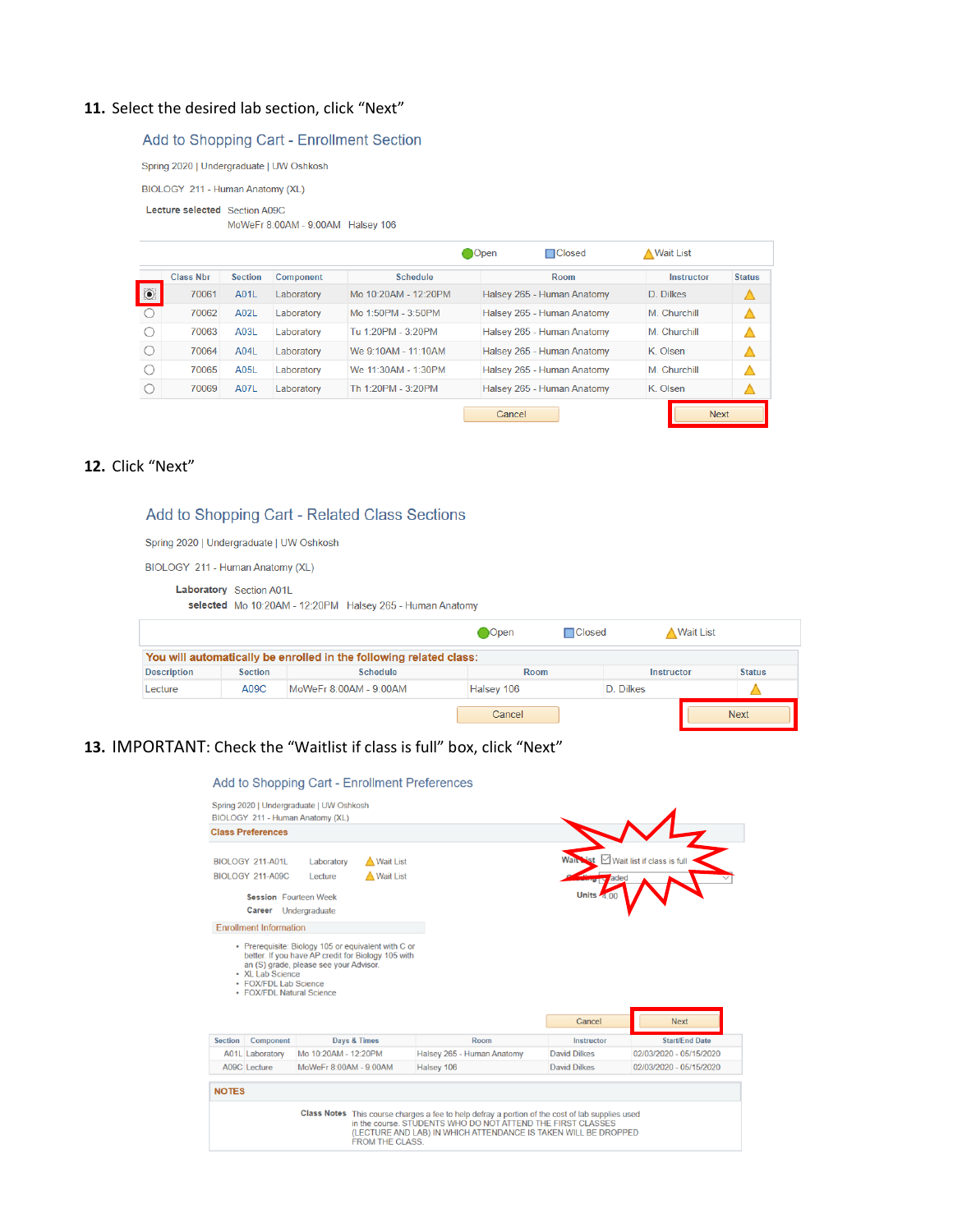### **14.** Go to your shopping cart by clicking the blue "Shopping Cart" link

| <b>Search for Classes</b>                                 |                                                                          |
|-----------------------------------------------------------|--------------------------------------------------------------------------|
| <b>Search Results</b>                                     |                                                                          |
| UW Oshkosh   Spring 2020                                  |                                                                          |
| Show All<br>My Class Schedule                             | Show All<br>Shopping Cart                                                |
| TuTh 8:00AM - 9:30AM<br>PSYCH <sub>391</sub><br>Sage 2218 | Mo 10:20AM - 12:20PM<br><b>BIOLOGY 211</b><br>Halsey 265 - Human Anatomy |

**15.** Select the check box for the appropriate course, click "Enroll"

|                     |                                 | ⊟∪pen                     | <b>I</b> Closed               | <b>A VVall LISL</b> |                     |          |
|---------------------|---------------------------------|---------------------------|-------------------------------|---------------------|---------------------|----------|
|                     | Spring 2020 Shopping Cart       |                           |                               |                     |                     |          |
| <b>Select Class</b> |                                 | Days/Times                | Room                          | Instructor          | <b>Units Status</b> |          |
| يسبر<br>Ц           | BIOLOGY 211-<br>A01L<br>(70061) | Mo 10:20AM - 12:20PM      | Halsey 265 - Human<br>Anatomy | D. Dilkes           | 4.00                | $\wedge$ |
|                     | BIOLOGY 211-<br>A09C<br>(70071) | MoWeFr 8:00AM -<br>9:00AM | Halsey 106                    | D. Dilkes           |                     |          |
|                     | for selected                    |                           | Enroll<br><b>Delete</b>       |                     |                     |          |

### **16.** Click "Finish Enrolling"

2. Confirm classes

Select Finish Enrolling to process your request for the classes listed. To exit without adding these classes, select Cancel.

By clicking the FINISH ENROLLING button, I understand that I must follow the formal add/drop and withdrawal procedures of the University and that non-attendance does not automatically withdraw me from a course or from the University. I agree to pay all costs associated with my enrollment at the University. Furthermore, I agree to pay all collection expenses, including reasonable attorney's fees, which the University may incur if I do not fulfill my payment obligations

Spring 2020 | Undergraduate | UW Oshkosh

|                             |                                                             |                      | Open       | Closed                     | <b>Wait List</b> |                         |               |  |
|-----------------------------|-------------------------------------------------------------|----------------------|------------|----------------------------|------------------|-------------------------|---------------|--|
| Class                       | <b>Description</b>                                          | Days/Times           |            | Room                       | Instructor       | <b>Units</b>            | <b>Status</b> |  |
| BIOLOGY 211-A01L<br>(70061) | Human Anatomy<br>(XL) (Laboratory)                          | Mo 10:20AM - 12:20PM |            | Halsey 265 - Human Anatomy | D. Dilkes        | 4.00                    |               |  |
| BIOLOGY 211-A09C            | Human Anatomy<br>MoWeFr 8:00AM - 9:00AM<br>$(XL)$ (Lecture) |                      | Halsey 106 |                            |                  | D. Dilkes               |               |  |
| (70071)                     |                                                             |                      | Cancel     | Previous                   |                  | <b>Finish Enrolling</b> |               |  |